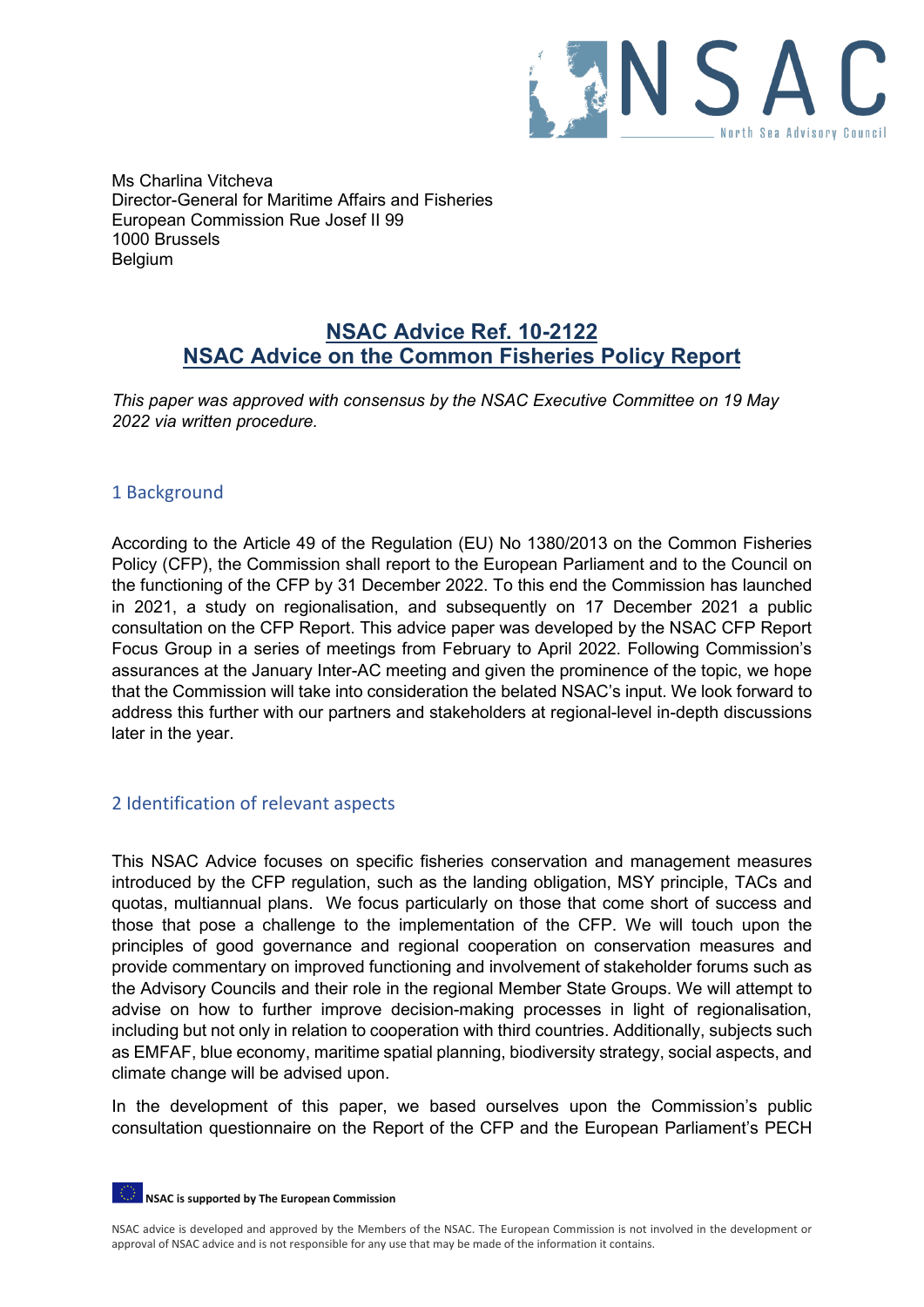

Committee questionnaire feeding into related EP report on the state of play of the implementation of the CFP and perspectives after 2020.

## 3 NSAC Advice

## 3.1 General on implementation of CFP

For the NSAC, the CFP framework regulation is fit for purpose. However, some objectives as set out in the Regulation (EU) No 1380/2013 have not been effectively met. The CFP lacks adequate implementation, control and enforcement and we believe that addressing these shortcomings is necessary. The EU fleet, in general, maintains net profitability, according to Commission's communication in 202[1](#page-1-0)<sup>1</sup>. This is one of the positive achievements of the current CFP, given that the EU fleet was only marginally profitable in 2008. Sustainable fishing is the way to maintain long-term profitability.

In recent years uncertainty has been permeating the fishing industry. The NS MAP failed to address long-term stability in terms of catches and the health of stocks and instead both are exposed to a fluctuating advice and uncertainty stemming from Brexit and post-Brexit developments. The NSAC would like to emphasize that this lack of stability is of no benefit for neither the fish stocks, the industry, communities, nor the overall health of the ecosystem.

Lack of pragmatism and unrealistic deadlines hinder the achievement of environmental, social and economic sustainability objectives enshrined in the CFP. Provision of the Landing Obligation is often in opposition with technical measures stipulated in the Regulation (EU) 2019/1241 on technical measures. In the current policy framework, we would welcome if the fishers were granted more flexibility in determining ways of achieving selectivity (through, for example, the choice of gear).

The NSAC members observe that the distance between the Commission and fisheries stakeholders is widening and that there is decreasing trust in attaining common positions that would be beneficial for all. There is a concern that the involvement of stakeholders is not exercised as initially envisaged and that a long-term perspective is lacking. Stakeholders in the NSAC do not feel a strong sense of empowerment, wherefore a more inclusive/pragmatic role setting would be welcome.

An issue was raised concerning the uptake of the advice, notably the fact that it is not transparent how the Commission processes advice from ACs. The Commission's respons[e2](#page-1-1) to the Joint AC Letter on weight of ACs advice<sup>[3](#page-1-2)</sup> the Commission mention that the AC advice feed directly into policy reflections, however mere mentioning that the NSAC has been consulted on certain files (such as the Delegated Acts) does not provide us with sufficient feedback concerning the direct effect of our endeavours. This seems particularly important for sustained members' motivation and interest. Nevertheless, the members share the view that ACs are beneficial for member organisations not least in the way they allow organisations to

<span id="page-1-0"></span><sup>1</sup> <https://eur-lex.europa.eu/legal-content/EN/TXT/?uri=COM:2021:279:FIN>

<span id="page-1-1"></span><sup>2</sup> https://eur-lex.europa.eu/legal-content/EN/TXT/PDF/?uri=CELEX:32021R2062&from=EN

<span id="page-1-2"></span><sup>3</sup> https://www.nsrac.org/wp-content/uploads/2022/03/03-2122-JointAC-Letter-weight-of-ACs-adviceconsultations.pdf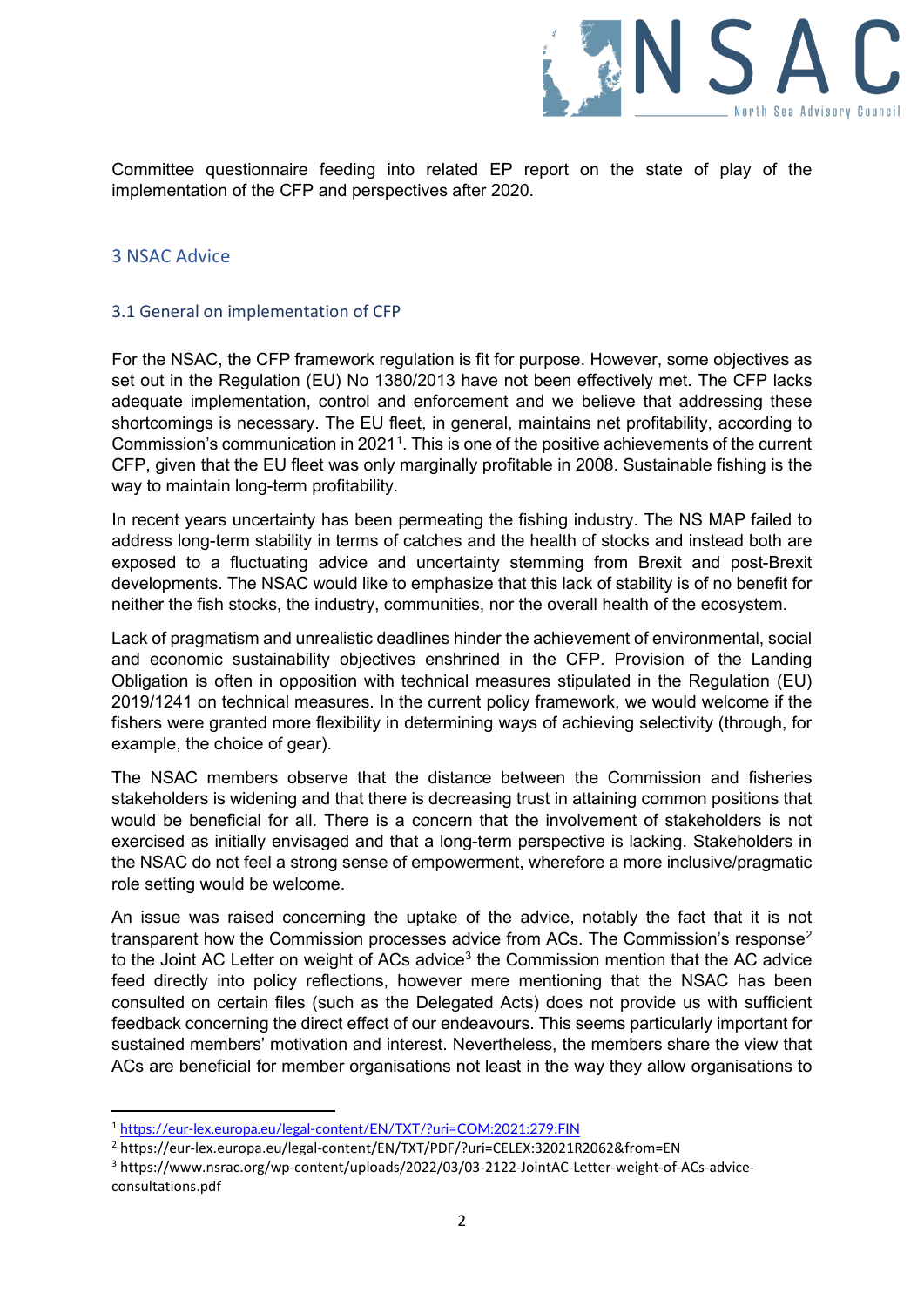

develop and mature their positions and organisations. Further effort in feedback on the impact of our work would significantly improve the functioning of the AC.

NSAC members also believe that fisheries management would benefit from further regionalisation. It has been proven on several occasions that 'one-size fits all' approach is not effective and that measures that work in one region are not directly or not at all applicable to another sea basin. Overall, there is a common view that technical measures are regionalised to a high degree, which is welcomed.

#### 3.2 MSY principle

Maximum Sustainable Yield (MSY) has by the members of the NSAC been considered a very important principle for reaching the objectives of the CFP. MSY is a rational principle to follow in fisheries management, however the application of the concept of MSY must be improved.

In the opinion of the NSAC with exception of Oceana and the North Sea Foundation, a broader interpretation of MSY<sup>[4](#page-2-0)</sup> is needed and scientific advice that is robust and ensures stability. They believe that instead of MSY being a fixed and rigid prescription, a more flexible application using FMSY ranges is necessary. Pragmatic management decisions will require cognisance of ecological and sustainability goals as well recognition of socioeconomic and practicality factors. One of the projects looking into developing new MSY indicators ensuring high levels of fishery yield while respecting ecological, economic and social sustainability was [MyFish.](https://www.myfishproject.eu/images/MYFISH/legacy_booklet/Myfish%20legacy%20Doc%20SEP2016%20LR.pdf)

Increased focus in North Sea fisheries management should be placed on challenges of achieving sustainability in mixed fisheries, which constitute most of North Sea fisheries. Recovery of depleted stocks, such as the North Sea cod stocks, which are commercially valuable and environmentally important, should be given special attention.

## 3.3 Multiannual plans

The NSAC believes multiannual plans (MAPs) are appropriate and necessary tools for achieving the objectives of the CFP. However, a more ecosystem-based and longer-term approach to MAPs is needed. The MAPs should be improved to make them truly regionally tailored and ecosystem-based and including clear environmental and socio-economic objectives. In our 2018 Advice Ref.11-1718<sup>[5](#page-2-1)</sup> we mention that it is important to consider the implication of FMSY ranges in a mixed fisheries context. Fishing contributes to food security and as such requires higher appreciation of socio-economic impact.

<span id="page-2-1"></span><span id="page-2-0"></span><sup>4</sup> Oceana disagrees with watering down of the MSY legal objective and points to annual reports of STECF on monitoring the performance of the CFP which confirm that progress in implementing the policy has been too slow to end overfishing, rebuild fish populations and protect marine ecosystems: https://bit.ly/3enUvJ5  $<sup>5</sup>$  Ibid.</sup>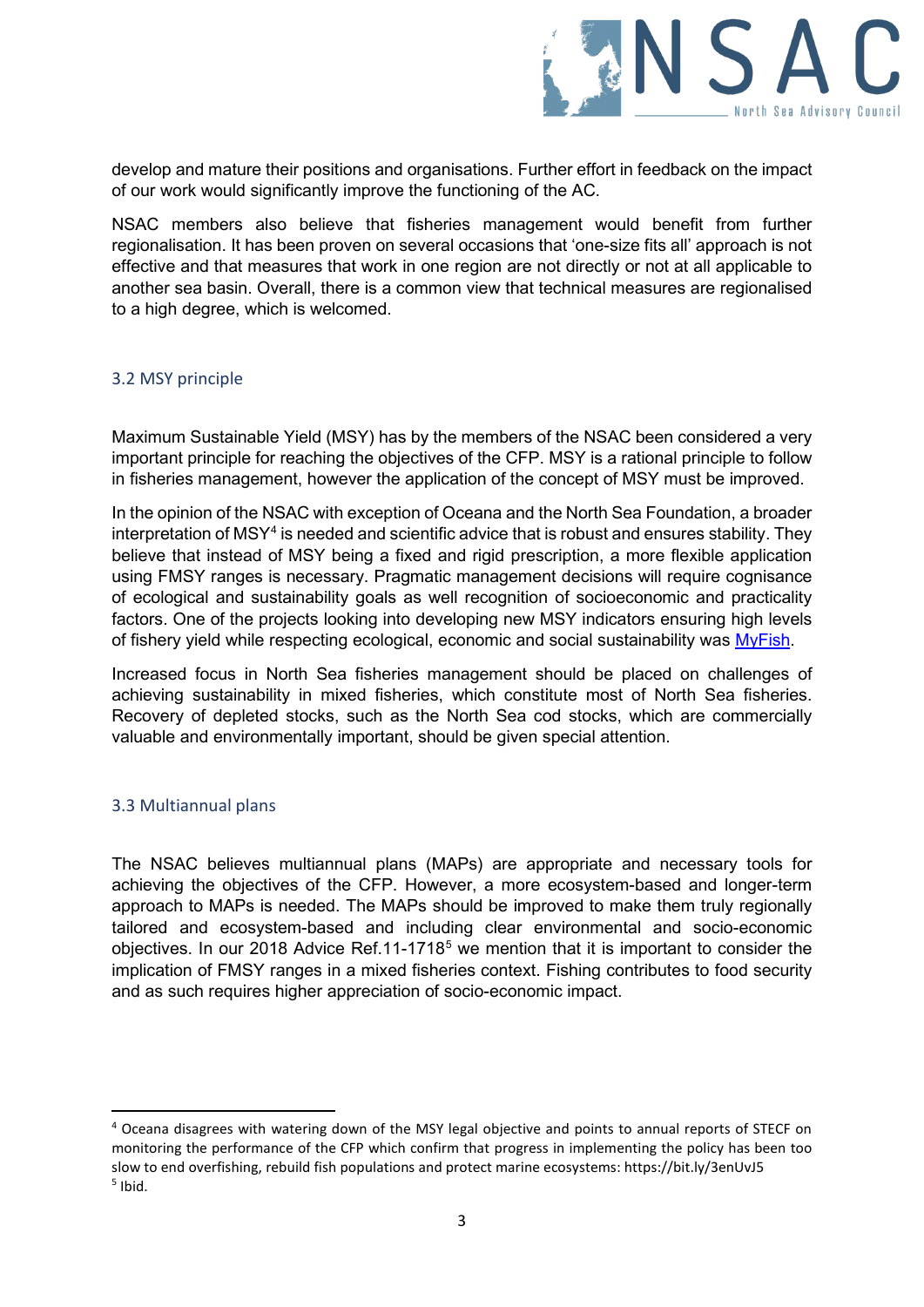

#### 3.4 Landing Obligation

The NSAC members understand that the Landing Obligation has been established as a means of the CFP to improve gear selectivity and reduce unwanted catches. It is unclear whether this objective has been sufficiently met and the members ask the Commission to evaluate how the landing obligation has succeeded in achieving selectivity targets. Members also observe that given the many obstacles in obtaining permission to use innovative and more selective gears, in the way of implementation of the LO, the selectivity objective is challenging. In some cases, it seems unattainable for fishers and the scientific evaluation from STECF appears untransparent and counter-productive.

The NSAC members as fisheries stakeholders have played a crucial role in ensuring efficacy of the landing obligation and hence would like to emphasise that this role should only be strengthened. The NSAC has been working productively with the Scheveningen group of the North Sea Member States on every one Joint Recommendation to the extent that we were allowed in the process, and indeed on many policy issues raised by the Commission, as well as those addressed by the members pro-actively. It is only with the contributions and engagement of on-ground fisheries experts, professionals and nature conservation stakeholders that agreeable results and measures can be achieved.

Furthermore, there has been increased collaboration observed between stakeholders and scientists to improve the know-how, e.g. the Horizon 2020 projects [DiscardLess,](http://www.discardless.eu/deliverables) [MINOUW](http://minouw-project.eu/policy-recommendations/) and the AC's choke mitigation tool<sup>67</sup>. Significant efforts by all stakeholders have been made to facilitate implementation of the landing obligation, to improve selectivity, avoidance, and particularly to enhance control and enforcement, for example by providing NSAC Advice Ref. 09-2021 on REM and  $CCTV<sup>8</sup>$  $CCTV<sup>8</sup>$  $CCTV<sup>8</sup>$  and as well as by providing valuable input to EFCA's technical [guidelines and specifications](https://www.efca.europa.eu/sites/default/files/Technical%20guidelines%20and%20specifications%20for%20the%20implementation%20of%20Remote%20Electronic%20Monitoring%20%28REM%29%20in%20EU%20fisheries.pdf) for implementing remote electronic monitoring (REM) in fisheries.

#### 3.5 Science and data collection

As the NSAC has called for in previous advice, its members support the full ecosystem approach including socio-economic considerations in fisheries science. The Commission's requests to ICES should be formulated in accordance with the objectives of the CFP. Furthermore, pollution and climate change implications should be incorporated in ICES advice to a higher degree. Commission's request to ICES should improve in transparency and regional stakeholders' involvement should be granted in their formulation. Requests should be developed in a way that summons more accurate and consistent responses from scientific bodies.

<span id="page-3-0"></span><sup>6</sup> <https://www.nwwac.org/publications/north-western-waters-choke-species-analysis.2365.html>

<span id="page-3-1"></span><sup>7</sup> https://www.nsrac.org/wp-content/uploads/2021/12/02-2122-NSAC-Advice-on-Choke-Identification-Tool.pdf

<span id="page-3-2"></span><sup>8</sup> https://www.nsrac.org/wp-content/uploads/2021/01/09-2021-NSAC-Advice-on-REM-and-CCTV-1.pdf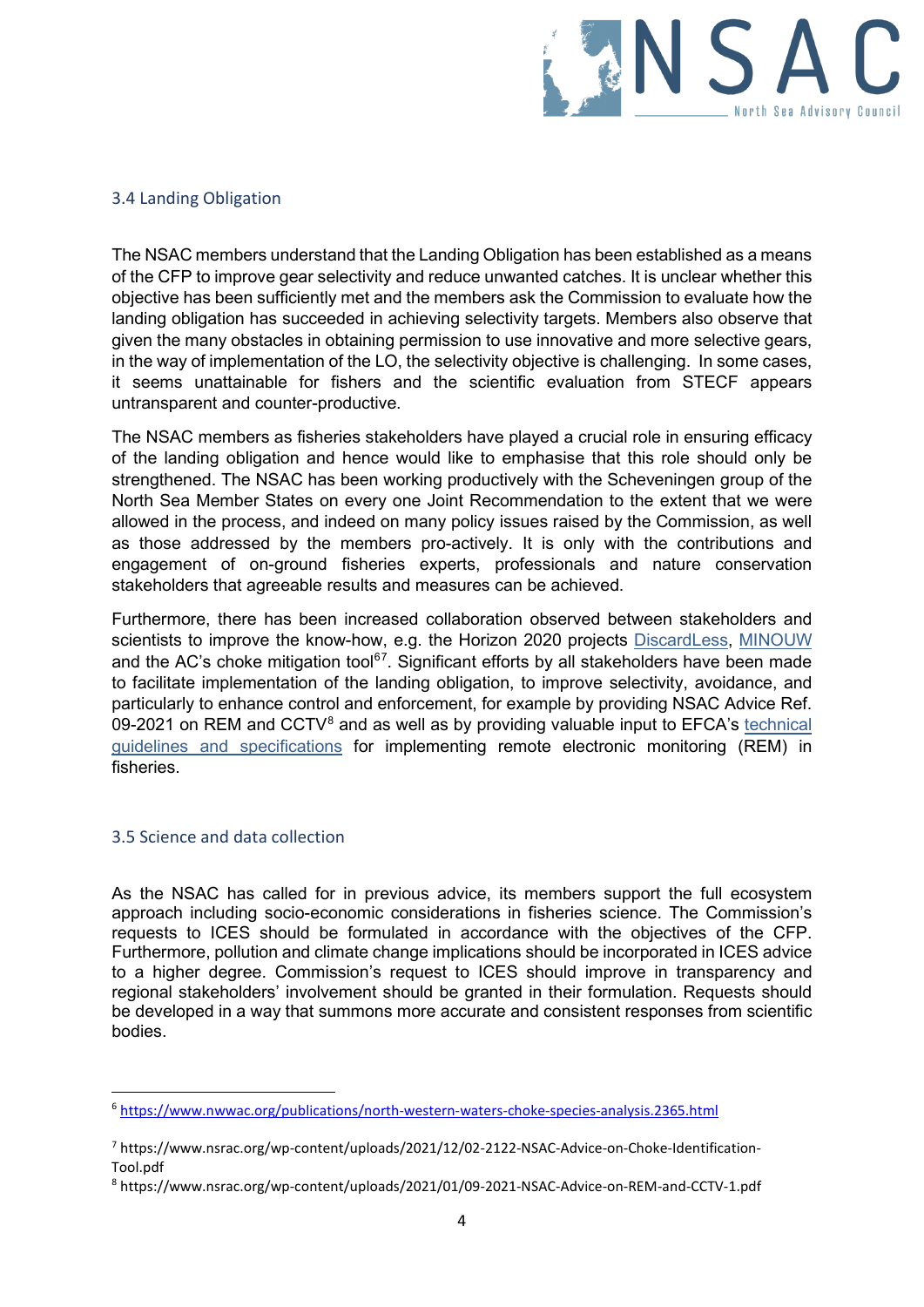

On data collection more emphasis should be put on the updating of all relevant data as soon as possible. The ACs in general should have a more prominent role here, however the important part is to improve data on fisheries and on the stock trends in a way that this as close to reality as possible. Improved cooperation between scientists and fishers is encouraged.

On the matter of improving selectivity and bringing new technologies and research into the fisheries management, it is the opinion of NSAC members that the STECF scrutiny is often untransparent when evaluating proposed innovative gears, and the Commission lacks the necessary flexibility and pragmatism in interpreting STECF advice. As stated, in the case of quota regime, greater flexibility should be granted to gear implementation with a more regionspecific approach. The current Technical Measures regulation is sufficiently regionalised, but often extremely restrictive and as such generates further discards. Obstacles need to be removed for fishers to be able to pro-actively improve selectivity and a greater weight should be given to individual scientists/institutes collaborating with fishers on innovative gears. The NSAC strongly believes that there should be no measures limiting innovation in fishing gears that are scientifically demonstrated to reduce environmental impact and minimise bycatch. Any further technical regulations on innovation would be counterproductive and limit innovation. The NSAC recommends including a principle of conditionality on scientific reviews innovation processes, resulting in advice by ICES and STECF.

#### 3.6 Fishing capacity

The NSAC suggests that the European Commission takes advantage of the report on the functioning of the CFP to assess whether the current definition of 'fishing capacity' (measured in terms of Gross Tonnage and Kilowatt) correspond to the real ability to catch fish and to the social and environmental challenges faced by the EU fishing fleet. NSAC asks the European Commission to reflect on a definition of capacity that would allow EU fishing fleet to adapt to this environmental and social challenges without increasing the ability of the vessel to catch fish. The NSAC with exception of Oceana and the North Sea Foundation supports the joint letter of social partners<sup>[9](#page-4-0)</sup> to the Commissioner Sinkevičius on entry/exit scheme and fishing capacity measurements.

## 3.7 External dimension

The NSAC wants to emphasise, particularly in light of certain unilateral measures of third countries we have recently witnessed in the North Sea, the importance of following common management strategies for shared stocks as agreed through lengthy negotiations between the EU and the third countries of UK and Norway. Members believe it should also be possible to have a more adaptive approach in consultations with third countries, while still respecting the principles of the CFP. Maintaining a level playing field is of utmost importance for ensuring trust needed for effective fisheries management, and for access to markets.

<span id="page-4-0"></span><sup>9</sup> https://www.etf-europe.org/wp-content/uploads/2020/11/European-Fisheries-social-partners-letter-to-Commissioner-Sinkevicius-Fishing-Capacity.pdf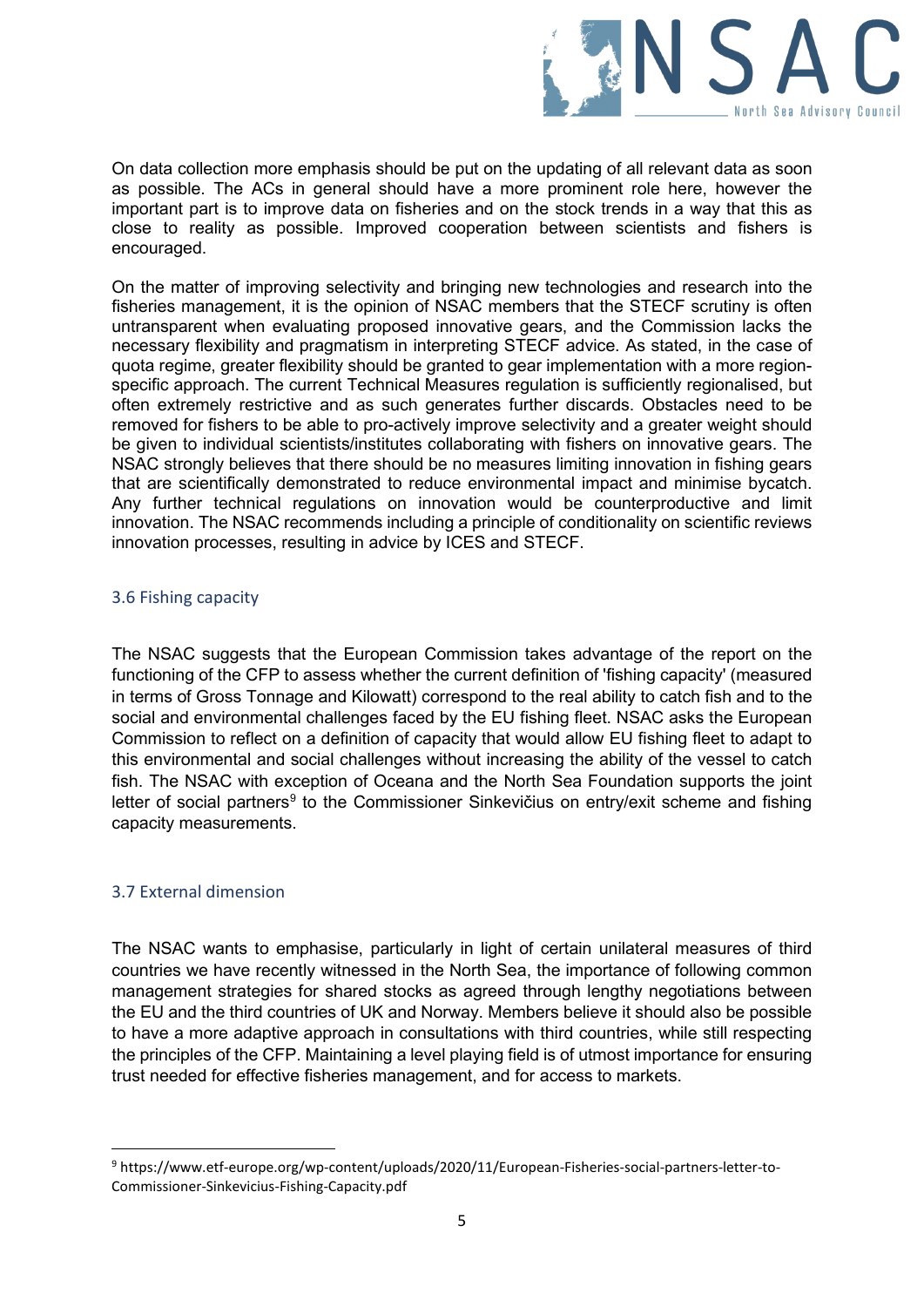

#### 3.8 EMFAF

Public investments through EMFAF for fishers are imperative especially in light of the increased lack of long-term stability fishers are experiencing regarding their activities. Uncertainty does not encourage the sector to invest in the necessary innovations to improve the sustainability of the sector. The difficulties of negotiations with the UK and Norway are good examples of this reality. Due to such uncertainties fishers are not able to estimate their activity in the long term and therefore cannot assess if their investment is to be returned in the future. Purely economically, instability decreases incentive to invest in a sector. It is for this reason that public investment is crucial to encourage fishers to invest in more sustainable fishing practices. Members States should be encouraged to optimize spending of EMFAF to spur innovation in suitable environmental and climate mitigation/adaptation measures in the industry.

#### 3.9 Legislative synergies between different human activities at sea

In general, the NSAC members observe that the cooperation between the different departments, legislative acts and stakeholder groups lack the necessary cooperation and coordination spurring synergies between different human activities at sea. It is crucial that silos between departments is broken down and information flow improved. Working in isolation will not bring the necessary progress towards continuous environmental, social and economic sustainability. In the multi-AC advice on the Blue Economy<sup>[10](#page-5-0)</sup> the various ACs advised that: *The EU and its Member States should promote the integration and ensure the coherence of the Blue Economy framework with other relevant governance frameworks such as for international ocean governance, climate and biodiversity;* and that *it is vital to ensure a level playing field between all actors of the Blue Economy and implement both the same approaches – notably in respect of upholding sustainability principles – and levels of requirements, obligations, accountability and transparency across all sectors.* Likewise, strengthening of cooperation between the different policy departments on the EU and national levels was advised in the NSAC/NWWAC [Advice on MSFD Review.](https://www.nsrac.org/wp-content/uploads/2022/03/05-2122-NSAC-NWWAC-Advice-on-MSFD-review_final.pdf)

#### 3.10 Pollution

The NSAC believes that the fishing communities are to a very high degree depending on healthy seas. Therefore, fishers are inherently motivated to make considerable contributions to improve the state of the sea. While they do their noticeable part on mitigating pollution (see previous advice<sup>[11](#page-5-1)[12](#page-5-2)</sup>), similar efforts are needed in tackling/reducing pollution in other sectors, including land-based activities, particularly at their source. A holistic approach to pollution

<span id="page-5-0"></span><sup>10</sup> <https://www.nsrac.org/wp-content/uploads/2020/12/05-2021-Multi-AC-advice-on-Blue-Economy.pdf>

<span id="page-5-1"></span><sup>11</sup> https://www.nsrac.org/wp-content/uploads/2020/07/13-1920-NSAC-Advice-on-Circular-Design-of-Fishing-Gear.pdf

<span id="page-5-2"></span><sup>12</sup> https://www.nsrac.org/wp-content/uploads/2021/09/15-2021-NSAC-Letter-of-support-to-NWWAC-adviceon-CO2-emissions.pdf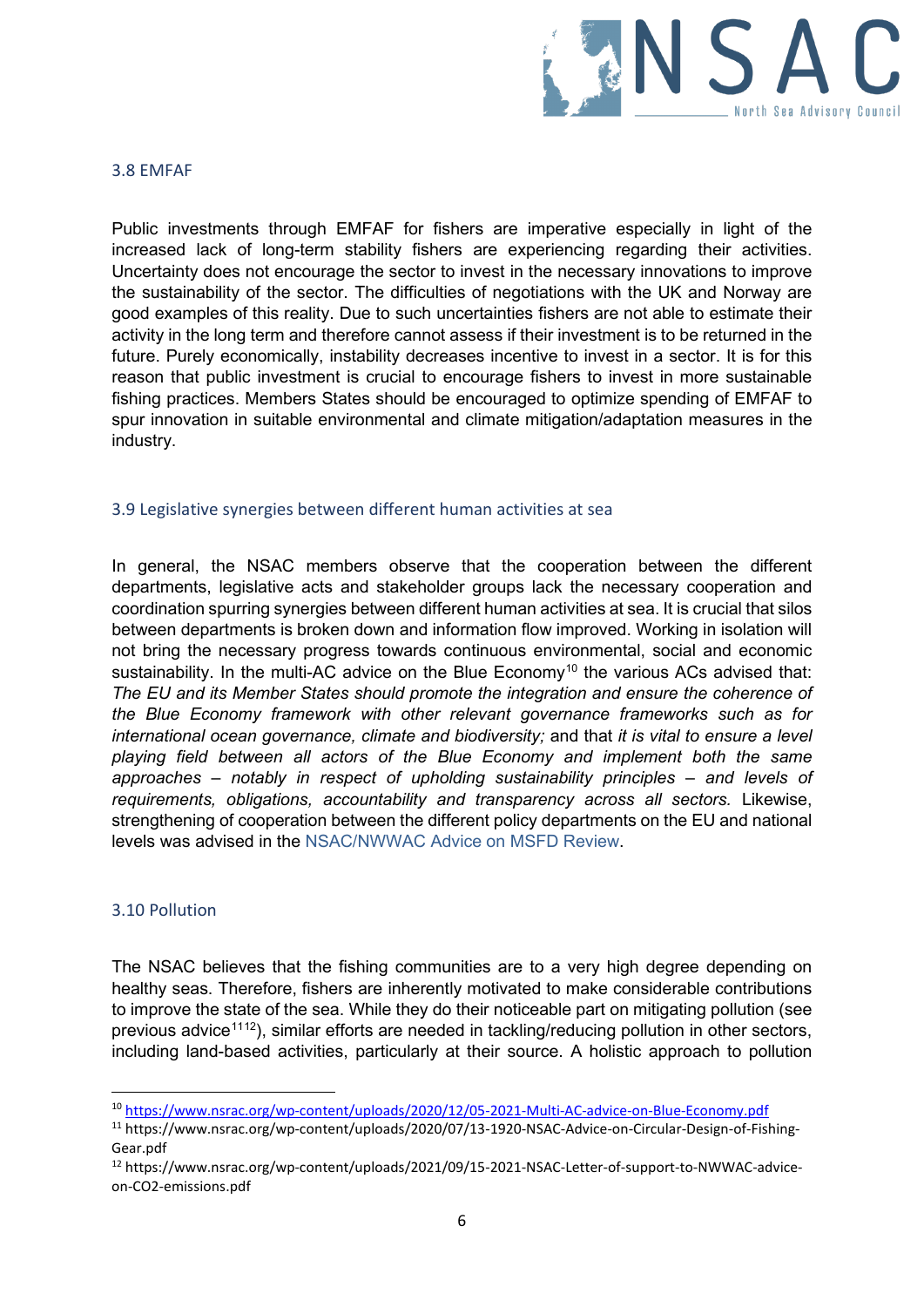

would help break down the silos between the different departments, users of the sea and common resources, improve legislative links, cross-pollinate ideas and exchange best practices. Forums such as advisory councils and regional groups (i.e. OSPAR), as well as collaboration between them, should be strengthened to offer a platform for such exchanges.

The fishing community plays an important role in bringing marine litter to port reception facilities. The delivery of this passively caught waste is regulated in Directive (EU) 2019/883, and its goal is to incentivise fishermen to drop the litter in waste bins instead of throwing it back in the sea. Even if this will not sort out the pervasiveness of marine debris across the ocean, it is a worthy contribution to clearing of the fishing grounds and improving the health of the ecosystems.

## 3.11 Social Aspects

The NSAC members find that there is a need for improvement of social considerations when proposing/adopting fisheries measures. In general, there is common understanding that while environmental sustainability has been prioritised in CFP interpretations, there is a lack of such considerations on social matters. The NSAC wishes to emphasize to take into account and reconcile all three sustainability pillars when proposing fisheries measures. Further focus should be placed on education, health and attracting young workforce in the sectors. The NSAC, together with the NWWAC, recently established a focus group on Social Aspects which is poised to deal with and provide advice on social sustainability of the fishing industry.

## 3.12 Climate Change

The NSAC believes that fishers are one of the affected parties in climate change. In light of this it is important to include social considerations in structural programmes which should be directed to fisheries. It is also important to note that climate change has and will have an effect on stock distributions and important considerations will need to be made in light of future stock management.

The European Commission should consider the need for increased flexibility and responsiveness in fisheries governance to account for changing conditions – including geographical shifts in stock distribution and potential conflicts with neighbouring countries. The Commission should also look into the mismatch between TAC and ICES areas, which is/may be a source of conflicts when designing fisheries measures. Furthermore, the Commission should request scientific advice to include climate considerations and ecosystembased approach, with special attention and scientific solutions to mixed fisheries.

The NSAC recently established the Climate Change focus group, aimed at taking stock of existing considerations in climate mitigation/adaptation measures and identifying knowledge gaps in relation to fisheries and fish stocks in the face of climate change in the North Sea.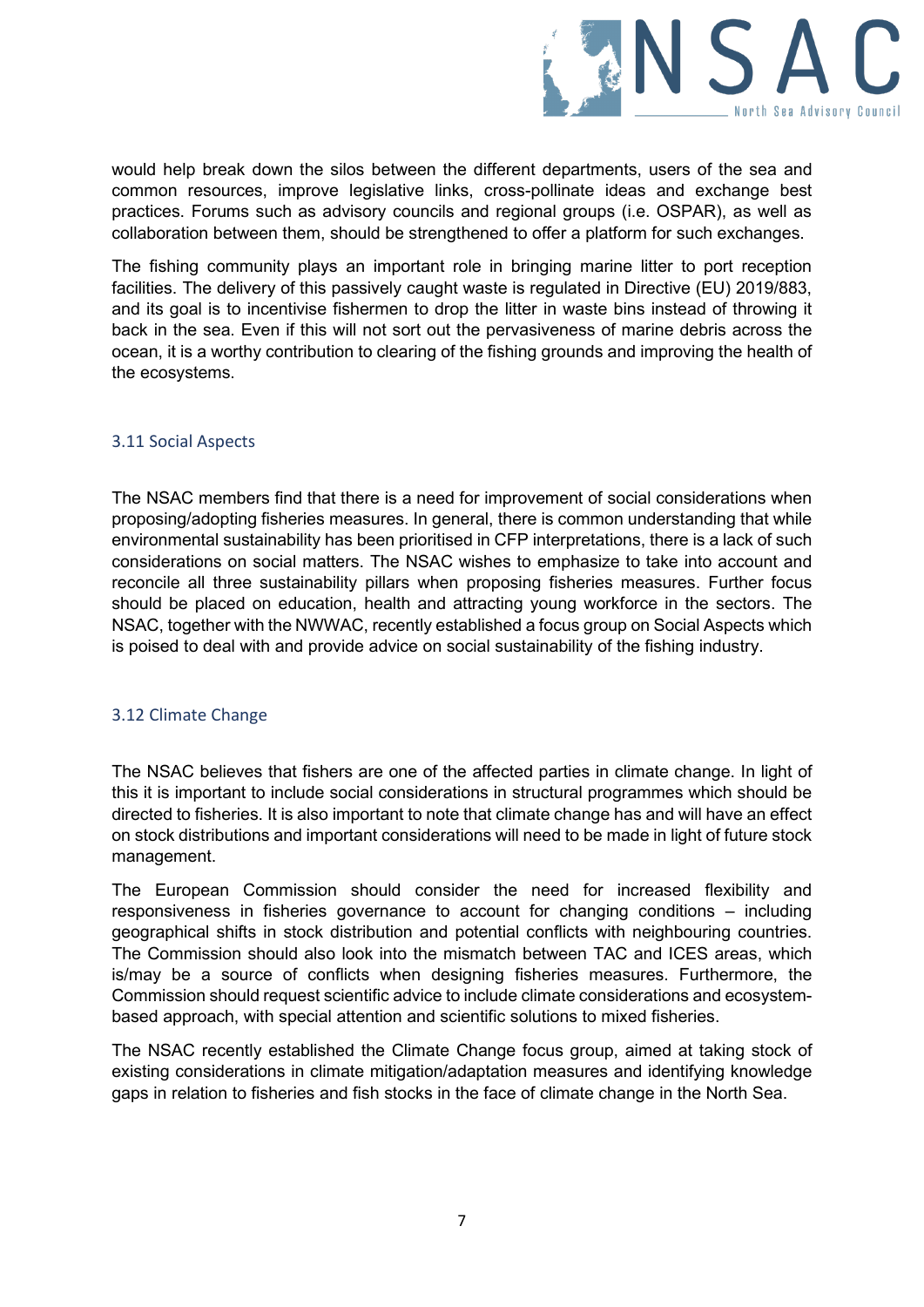

# 4. Conclusion

The key findings and main messages are summarised below.

- The CFP framework regulation is fit for purpose however, there remain important implementation gaps and principles to be reflected upon.
- The European Commission and Member States should step up the CFP implementation. The Commission's comprehensive report on the functioning of the CFP (due by December 2022) should address the implementation gaps and issues not sufficiently covered in the CFP, like climate adaptation.
- Sustainable fishing is imperative for maintaining long-term profitability of the sector.
- The NS MAP fails to address long-term stability in terms of catches and the health of stocks. An ecosystem-based and longer-term approach to regional MAPs is needed, with environmental and socio-economic objectives.
- The achievement of environmental, social and economic sustainability objectives of the CFP would benefit from increased pragmatism and realistic deadlines.
- In the current way of implementing the landing obligation, selectivity objective is challenging and requires more flexibility.
- Stakeholder participation observes considerable implementation gap. There is a need for a longer term inclusive and pragmatic role setting for stakeholders in fisheries management. The AC role in ensuring efficacy of the landing obligation should be strengthened.
- **Better feedback on the impact of NSAC work would significantly improve the** functioning of the AC.
- **Further regionalisation of fisheries measures is called upon.**
- For especially the NSAC industry a broader interpretation of MSY is needed and scientific advice that is robust and ensures stability.
- **Ecological and sustainability goals as well recognition of socioeconomic factors should** be woven into pragmatic management decisions.
- Challenges in mixed fisheries as well as management of commercially and ecologically valuable stocks should see increased focus.
- The Commission's requests to ICES should be formulated in accordance with the objectives of the CFP; pollution, ecosystem-based approach and climate change implications should be incorporated in ICES advice, with special attention and solutions to mixed fisheries.
- **More emphasis, to the extent possible, should be put on quicker updating of all relevant** data.
- **IMPROVED COOPERATION DETAINED SCIENTISTS AND FISHER IS ENCOURAGED.**
- Greater flexibility should be granted to gear implementation with a more region-specific approach. Individual scientists/institutes collaborating with fishers on sustainable innovative gears should be given greater role.
- The Commission should reflect on a definition of capacity that would allow EU fishing fleet to adapt to this environmental and social challenges without increasing the catching ability.
- Maintaining a level playing field in external dimension is of utmost importance for ensuring trust needed for effective fisheries management, and for access to markets.
- Public investment is crucial for investments in sustainable fishing practices. Member States should optimize spending of EMFAF to spur innovation in suitable environmental and climate mitigation/adaptation measures in the industry.